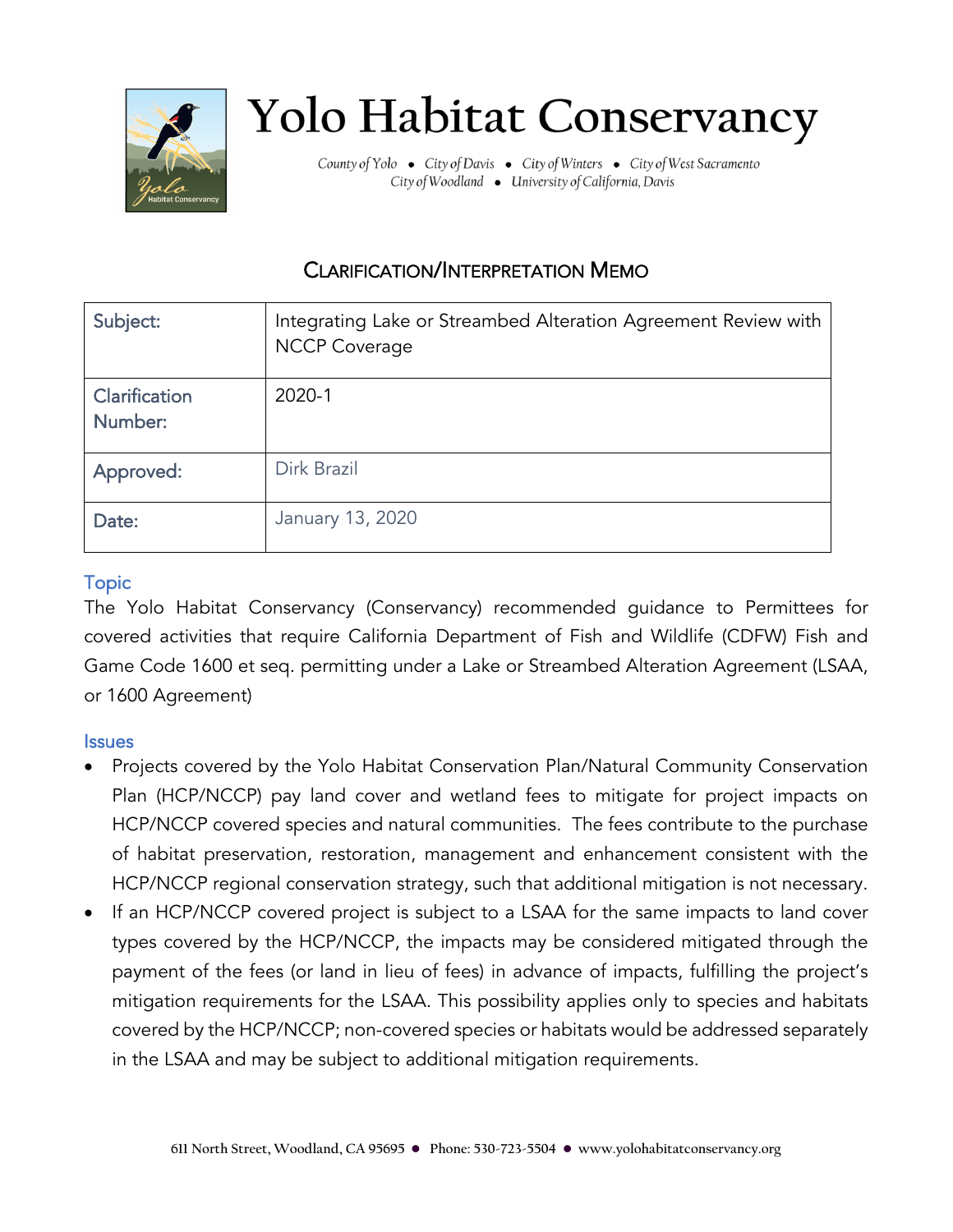• HCP/NCCP applicants or Permittees should provide CDFW with information regarding payment of HCP/NCCP fees and relevant avoidance and mitigation measures that will facilitate CDFW review and used with their LSAA Notifications.

#### **Background**

This memo clarifies the extent of mitigation coverage Permittees can expect from their participation in the HCP/NCCP and to identify those circumstances where additional mitigation for habitat impacts could potentially be required in the LSAA for a project.

A LSAA is required for any activity that may "substantially divert or obstruct the natural flow of, or substantially change or use any material from the bed, channel, or bank of, any river, stream, or lake, or deposit of disposal of debris, water, or other material containing crumbled, flaked, or ground pavement where it may pass into any river, stream, or lake . . ." [FGC 1602(a)]. Applicants are directed to contact the CDFW regional representative with any project-specific questions on LSAA coverage and the permitting process (information is also available on the CDFW website at [https://www.wildlife.ca.gov/Conservation/Environmental-Review\)](https://www.wildlife.ca.gov/Conservation/Environmental-Review).

The Yolo HCP/NCCP requires that project applicants identify streams, rivers, lakes, and ponds in and within 25 feet of project footprint inside urban planning units (i.e., urbanized areas), and within 100 feet of project footprint outside urban planning units, and to provide development setbacks (25 feet within urban planning units, 100 feet outside urban planning units) where possible. If streams, river, lakes or ponds cannot be avoided, project applicants are required to pay a land cover and wetland fee. The land cover fee is used for land acquisition and longterm management, and the wetland fee is used for wetland restoration. This includes protection, management, and restoration of natural communities normally that normally occur in and along was bodies subject to LSAAs. Activities covered under the Yolo HCP/NCCP will result loss of up to 88 acres of fresh emergent wetland, 588 acres of valley foothill riparian, and 236 acres of lacustrine and riverine natural communities; the protection and management of 500 acres of fresh emergent wetland, 1,600 acres of valley foothill riparian, and 600 acres of lacustrine and riverine natural communities; and the restoration of 88 acres of fresh emergent wetland, 608 acres of valley foothill riparian, and 235 acres of lacustrine and riverine natural communities.

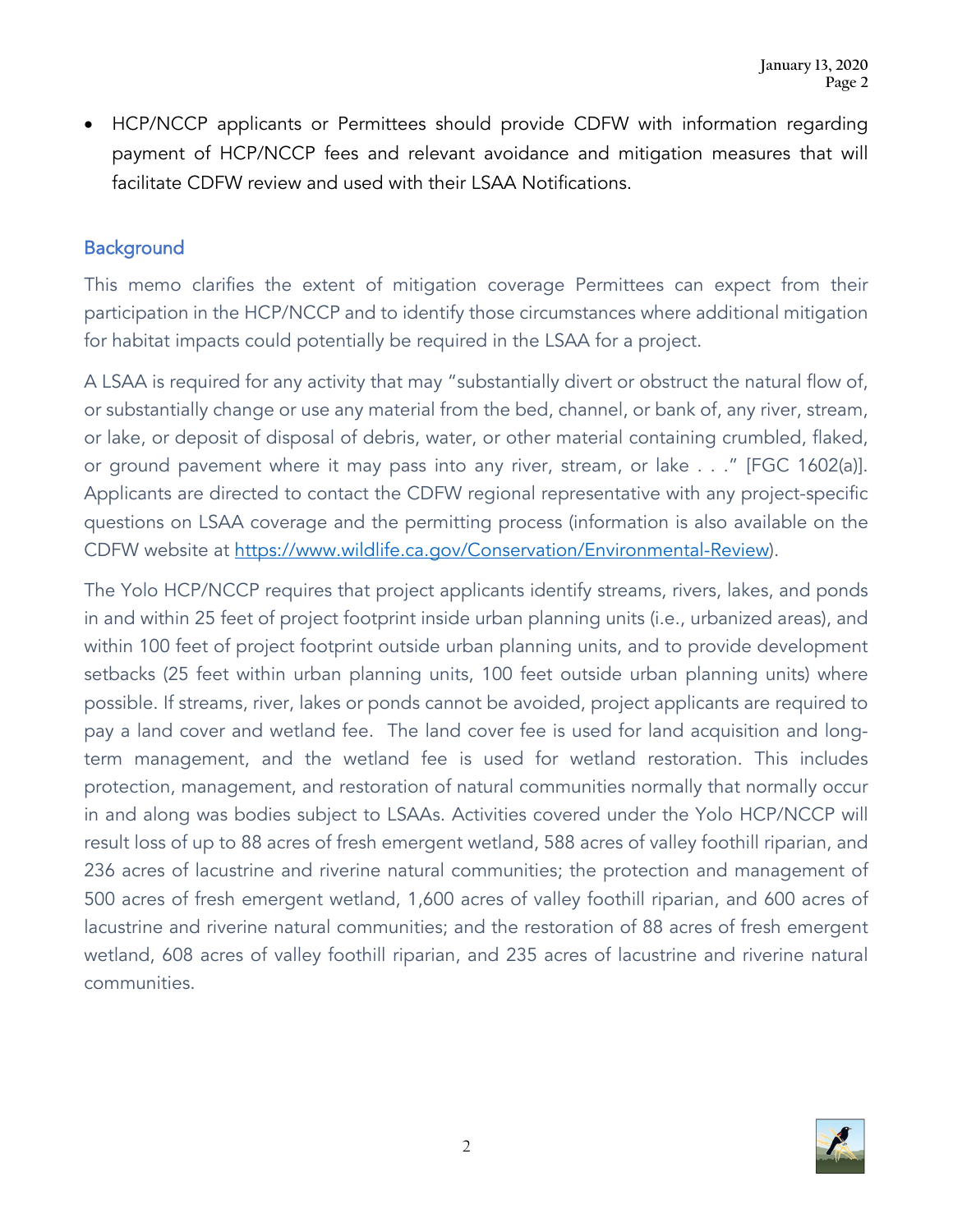## Analysis

The HCP/NCCP is both a federal Habitat Conservation Plan (HCP) and a state Natural Community Conservation Plan (NCCP), the terms of which have been agreed to by the US Fish and Wildlife Service and CDFW. Accordingly, it provides mitigation for impacts to special status species covered under the plan, and the natural communities upon which the species depend, as well as additional conservation beyond the mitigation needs associated with projects covered under the HCP/NCCP. The mitigation includes permanent habitat protection, restoration, management, and enhancement.

Depending on the amount and extent of a project's impacts on resources, CDFW may require compensatory mitigation in a LSAA. If a LSAA is issued for a project that is covered under the HCP/NCCP, the compensatory mitigation may be fulfilled through payment of appropriate fees to the Conservancy. If a project may impact a plant of wildlife species or habitat type that is not covered by the HCP/NCCP, however, then the payment of HCP/NCCP fees and compliance with the applicable measures might not provide sufficient protection or compensation for the Project's impacts under the LSAA. In such cases, CDFW may include additional requirements in the LSAA for the project, including, but not limited to, additional avoidance, minimization, or mitigation measures. This instance notwithstanding, the Permittees to the HCP/NCCP have an expectation that the payment of HCP/NCCP fees for covered projects generally meets the compensatory mitigation requirements of the LSAA for a project's impacts to species or habitats. In review of LSAA Notifications for HCP/NCCP covered projects, however, CDFW will ultimately determine the sufficiency of mitigation assigned to a project through the payment of fees for compensatory habitat protection and restoration.

To assist CDFW permitting staff in the review of LSAA Notifications for projects and, later, in the preparation and issuance of the LSAA for HCP/NCCP covered projects, Permittees or applicants should include the following information in the LSAA Notification package:

- 1. The final HCP/NCCP application package approved by the appropriate Permittee, including application form and all required attachments.
- 2. Any potential impacts to species and/or habitat types which are not covered by the HCP/NCCP.

#### Yolo Habitat Conservancy Guidance to Permittees

 The Conservancy recommends that applicants and Permittees work with the CDFW on the LSAA after completing the HCP/NCCP application, but applicants and Permittees do not